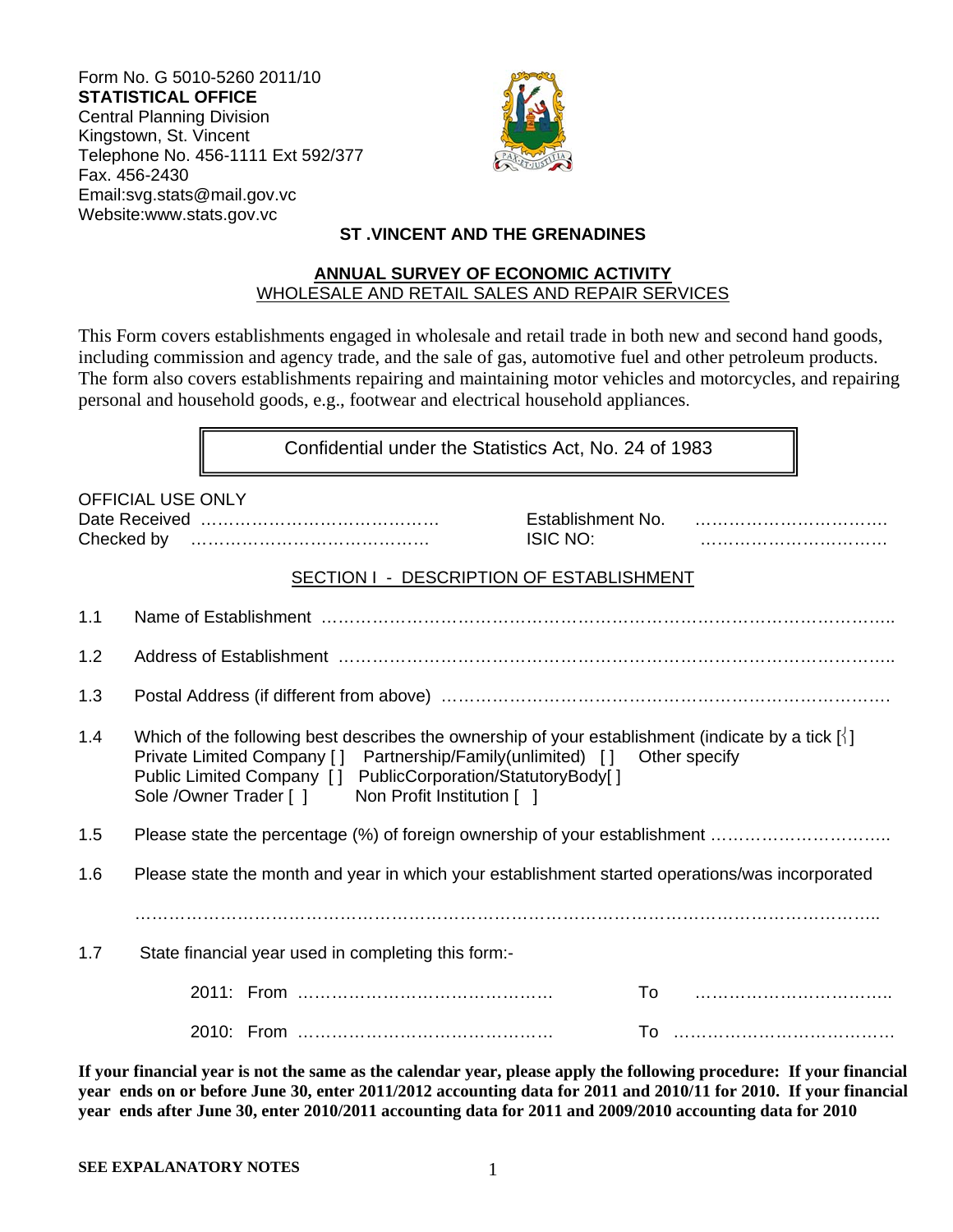1.8 Activity carried on by your establishment

Main ……………………………………………………………………………………………………………………..

Other Activities………………………………………………………………………………………………………

1.9 Please indicate whether it is normal policy to close operations during the year

Yes \_\_\_\_\_\_\_\_\_\_\_\_\_\_\_\_\_\_\_\_\_\_\_\_\_\_ specify dates when closing occurs \_\_\_\_\_\_\_\_\_\_\_\_\_\_\_\_\_\_\_\_\_\_\_\_\_\_\_\_\_\_\_\_\_\_

No \_\_\_\_\_\_\_\_\_\_\_\_\_\_\_\_\_\_\_\_

1.10 Name of person responsible for completing the questionnaire:

| Position: |  |
|-----------|--|
|           |  |

### SECTION 2 - PERSONS ENGAGED

2.1 How many persons were engaged in each of the below categories during the last pay period for the months of June and December.

|                   | <b>Working Proprietors</b> |        | <b>Unpaid Workers</b> |        | Employees |        |
|-------------------|----------------------------|--------|-----------------------|--------|-----------|--------|
| Period            | Male                       | Female | Male                  | Female | Male      | Female |
| $2011 - June$     |                            |        |                       |        |           |        |
| $2011 - December$ |                            |        |                       |        |           |        |
| $2010 - June$     |                            |        |                       |        |           |        |
| $2010 - December$ |                            |        |                       |        |           |        |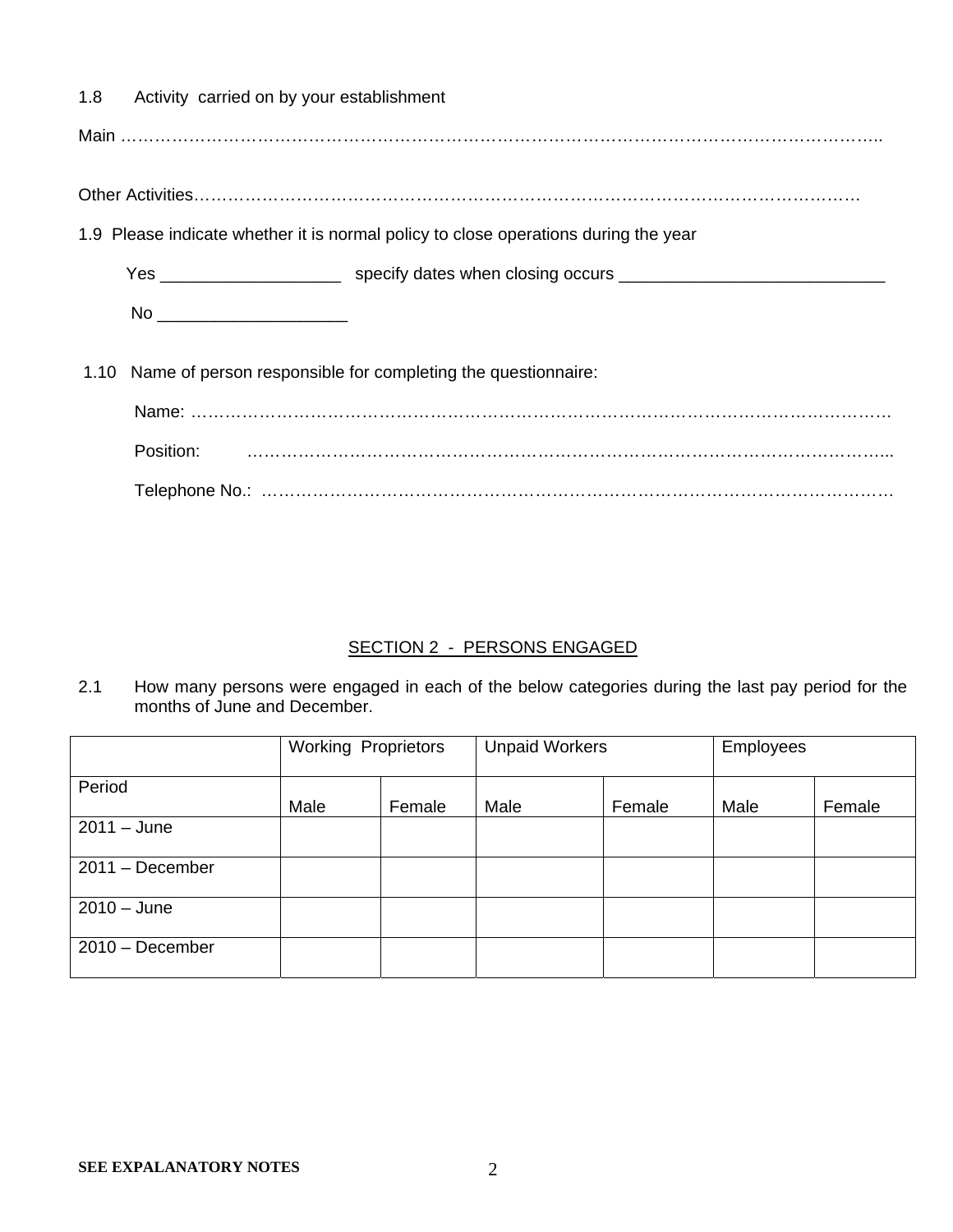# SECTION 3 - SALES AND RECEIPTS

|       |                                                         | EC dollars) |      |  |
|-------|---------------------------------------------------------|-------------|------|--|
|       | <b>Sales and Receipts</b>                               | 2011        | 2010 |  |
| P1129 | Sales of goods purchased for resale                     |             |      |  |
| P1111 | Wholesale/ Retail fees and commissions<br>received      |             |      |  |
| P1112 | Income from maintenance and repair of motor<br>vehicles |             |      |  |
| P1113 | Income from miscellaneous repair services               |             |      |  |
| P1114 | Income from rental of machinery and equipment           |             |      |  |
| P1115 | Income from Rental of buildings                         |             |      |  |
| D4100 | Interest earned                                         |             |      |  |
| D4200 | Dividends and other investment income                   |             |      |  |
|       | Gain (Loss) on foreign exchange                         |             |      |  |
|       | Casualty insurance claims received                      |             |      |  |
| P1189 | Other operating income                                  |             |      |  |
|       | <b>Total Income</b>                                     |             |      |  |

# SECTION 4 - EXPENSES

|        |                                                                             |      | (EC Dollars) |
|--------|-----------------------------------------------------------------------------|------|--------------|
|        | <b>Labour Payments</b>                                                      | 2011 | 2010         |
| D1111  | Gross wages and salaries paid to employees<br>during the year               |      |              |
|        | Employers contribution to:-                                                 |      |              |
| D11111 | (a)Social Security                                                          |      |              |
| D11112 | (b)Medical Benefit scheme                                                   |      |              |
| D11113 | (c) Private Pension Schemes, Life, Health and<br>casualty insurance schemes |      |              |
| D11114 | <b>Directors Fees</b>                                                       |      |              |
| D11115 | Value of payments in kind                                                   |      |              |
| D11116 | Other payments to labour                                                    |      |              |
|        | <b>Total labour Payments</b>                                                |      |              |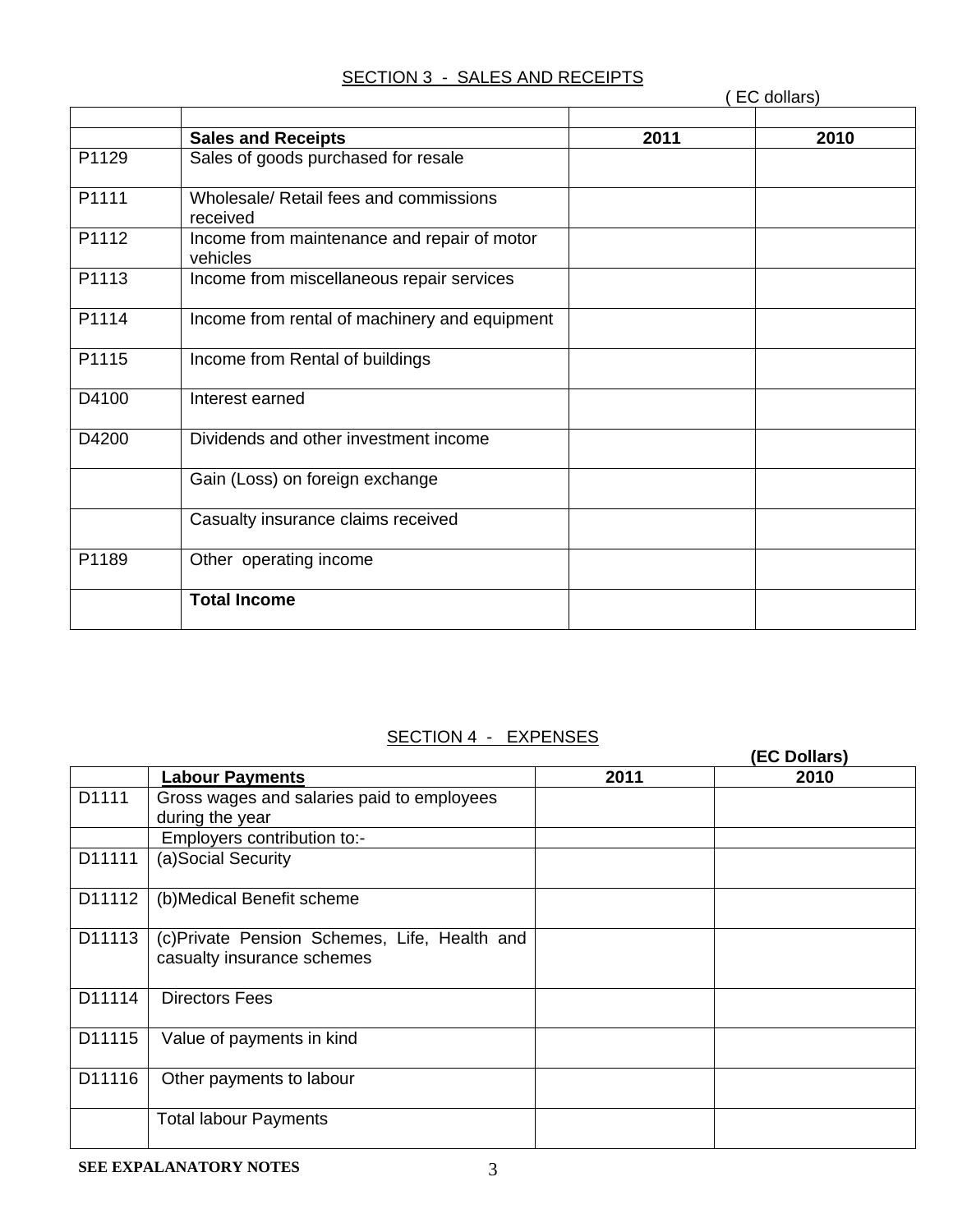|        |                                                      | 2011 | 2010 |
|--------|------------------------------------------------------|------|------|
|        | <b>Other Operating expenses</b>                      |      |      |
| D2990  | Other Taxes on production                            |      |      |
| D29901 | Property tax                                         |      |      |
| D29902 | Hotel tax                                            |      |      |
| D29903 | Licences and other fees                              |      |      |
| D29904 | Other (specify)                                      |      |      |
| D4190  | Interest and land rents paid                         |      |      |
| K1000  | Depreciation and amortization                        |      |      |
| P1129  | Purchase of goods for resale                         |      |      |
| P2160  | Cost of fuel                                         |      |      |
| P2170  | Cost of stationary and other Office supplies         |      |      |
|        |                                                      |      |      |
| P2211  | Maintenance and repair of machinery and<br>equipment |      |      |
| P2212  | Maintenance and repair of vehicle                    |      |      |
| P2220  | Electricity                                          |      |      |
| P2221  | Water                                                |      |      |
| P2240  | Building maintenance and repair                      |      |      |
| P2412  | Transport and travel                                 |      |      |
| P2420  | Telephone and other communications                   |      |      |
| P2421  | Postage and courier services                         |      |      |
| P2510  | <b>Bank charges</b>                                  |      |      |
| P2520  | Insurance                                            |      |      |
| P2540  | Credit card commissions                              |      |      |
| P2550  | Commissions paid to travel agents                    |      |      |
| P2610  | Rental/lease of buildings                            |      |      |
| P2630  | Rental/lease of machinery, equipment                 |      |      |
|        |                                                      |      |      |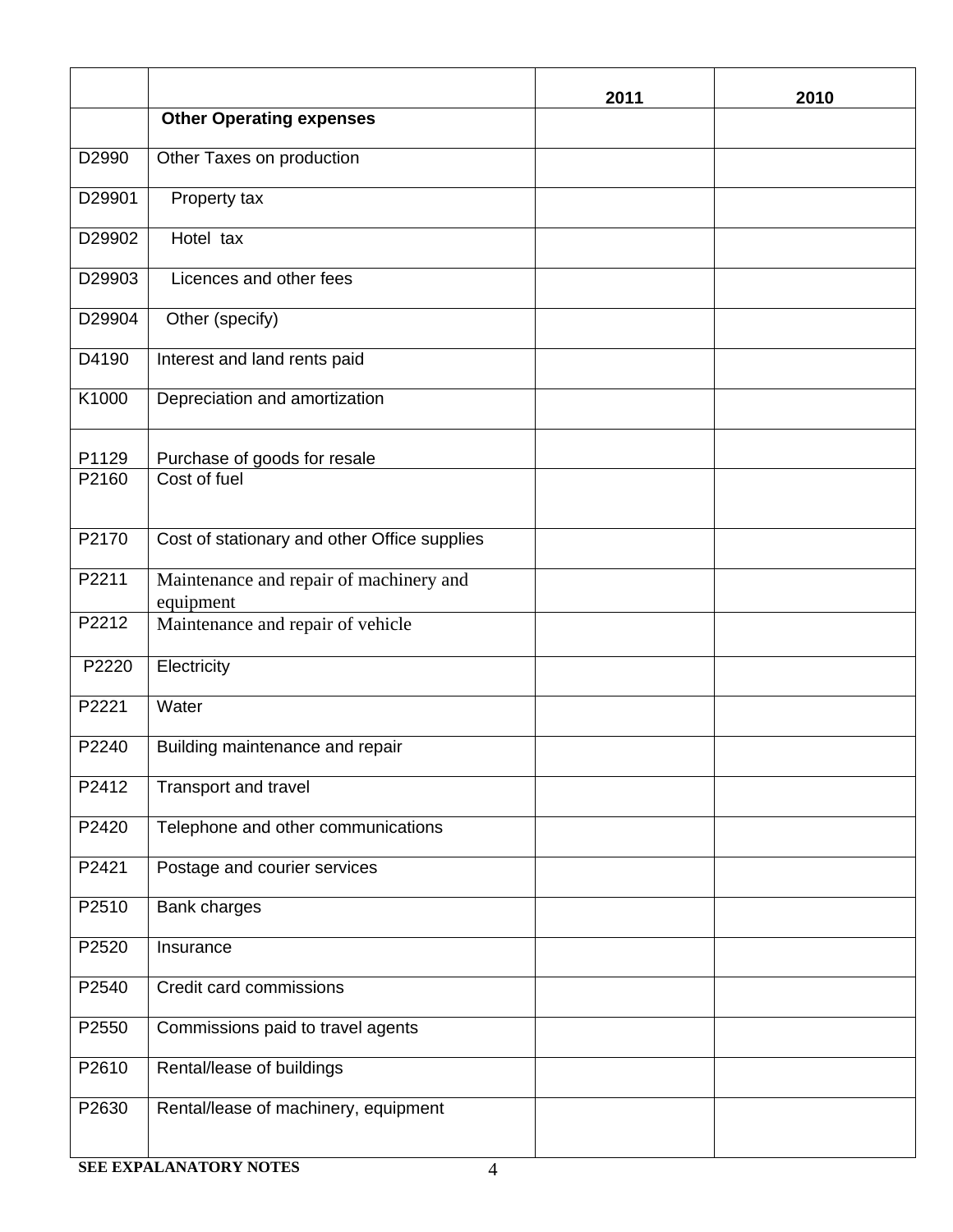|        |                                                      | 2011 | 2010 |
|--------|------------------------------------------------------|------|------|
| P2631  | Rental/lease of vehicles                             |      |      |
| P2700  | Computer services/maintenance of office<br>equipment |      |      |
| P2810  | <b>Professional services</b>                         |      |      |
| P2820  | Advertising and promotion                            |      |      |
| P2900  | All Other operating expenses                         |      |      |
|        | <b>Total Operating Expenses</b>                      |      |      |
| D4190  | Interest paid                                        |      |      |
| D7520  | Bad debt written off                                 |      |      |
| D7521  | <b>Donations</b>                                     |      |      |
| P29001 | Royalties                                            |      |      |
| 1190   | Other non-operating Expenses                         |      |      |

# SECTION 5 – SPECIAL ITEMS

|                                      | (EC dollars) |      |
|--------------------------------------|--------------|------|
| <b>Special Items</b>                 | 2011         | 2010 |
| Total profit(loss) before income tax |              |      |
| Dividends payable                    |              |      |
| Additions to retained earnings       |              |      |
| Dividends repatriated                |              |      |

# SECTION 6 - INVENTORIES

|             |                                                             | (EC dollars) |      |           |
|-------------|-------------------------------------------------------------|--------------|------|-----------|
| <b>Item</b> | End of Year Inventories                                     | 2011         | 2010 | 2009      |
|             | Goods purchased for resale (in same<br>condition purchased) |              |      |           |
| P5239       | Opening inventories of goods for resale                     |              |      |           |
| P5251       | Closing inventories of goods for resale                     |              |      |           |
| P5200       | Change in Inventories                                       |              |      | <b>NA</b> |

#### **SEE EXPALANATORY NOTES** 5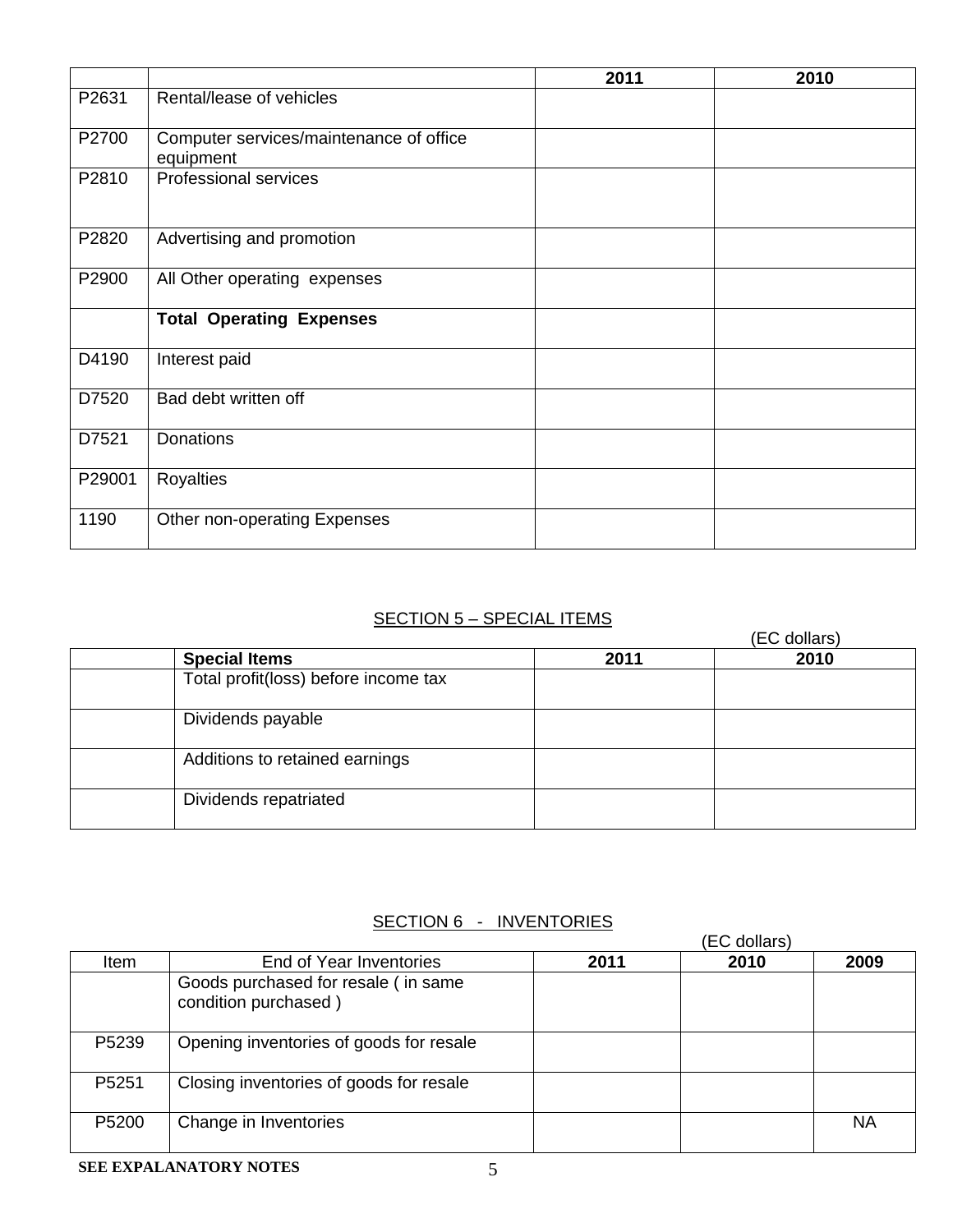## SECTION 7 - CAPITAL EXPENDITURE

|       |                                                                  | (EC dollars) |      |  |
|-------|------------------------------------------------------------------|--------------|------|--|
|       |                                                                  | 2011         | 2010 |  |
|       | Land                                                             |              |      |  |
|       | (a) Purchased                                                    |              |      |  |
| P5131 | (b) Reclaimed                                                    |              |      |  |
| P511  | <b>Building</b>                                                  |              |      |  |
| P5112 | <b>Purchased - Residential</b>                                   |              |      |  |
| P5112 | Purchased -Non-residential                                       |              |      |  |
| P5111 | Constructed - Residential                                        |              |      |  |
| P5111 | Constructed - Non-residential                                    |              |      |  |
| P5111 | Construction works, roads and parking<br>areas                   |              |      |  |
| P5111 | Machinery and equipment purchased                                |              |      |  |
| P5111 | Motor vehicles and other transport<br>equipment purchased        |              |      |  |
| P5111 | Livestock for breeding, dairy, draught,<br>plantations, orchards |              |      |  |
| P5111 | Plantations, orchards                                            |              |      |  |
| P5111 | Computer software                                                |              |      |  |
| P5111 | <b>Other Fixed Assets</b>                                        |              |      |  |
|       | <b>Total Capital Expenditure</b>                                 |              |      |  |
|       | <b>Sales of Capital Goods</b>                                    |              |      |  |
|       | Land                                                             |              |      |  |
| P5113 | <b>Building</b>                                                  |              |      |  |
|       | (a) Sold - Residential                                           |              |      |  |
|       | (b) Sold - Non-residential                                       |              |      |  |
| P5113 | Machinery and Equipment                                          |              |      |  |
| P5113 | Motor vehicle and other transport<br>equipment sold              |              |      |  |
|       |                                                                  |              |      |  |
|       |                                                                  |              |      |  |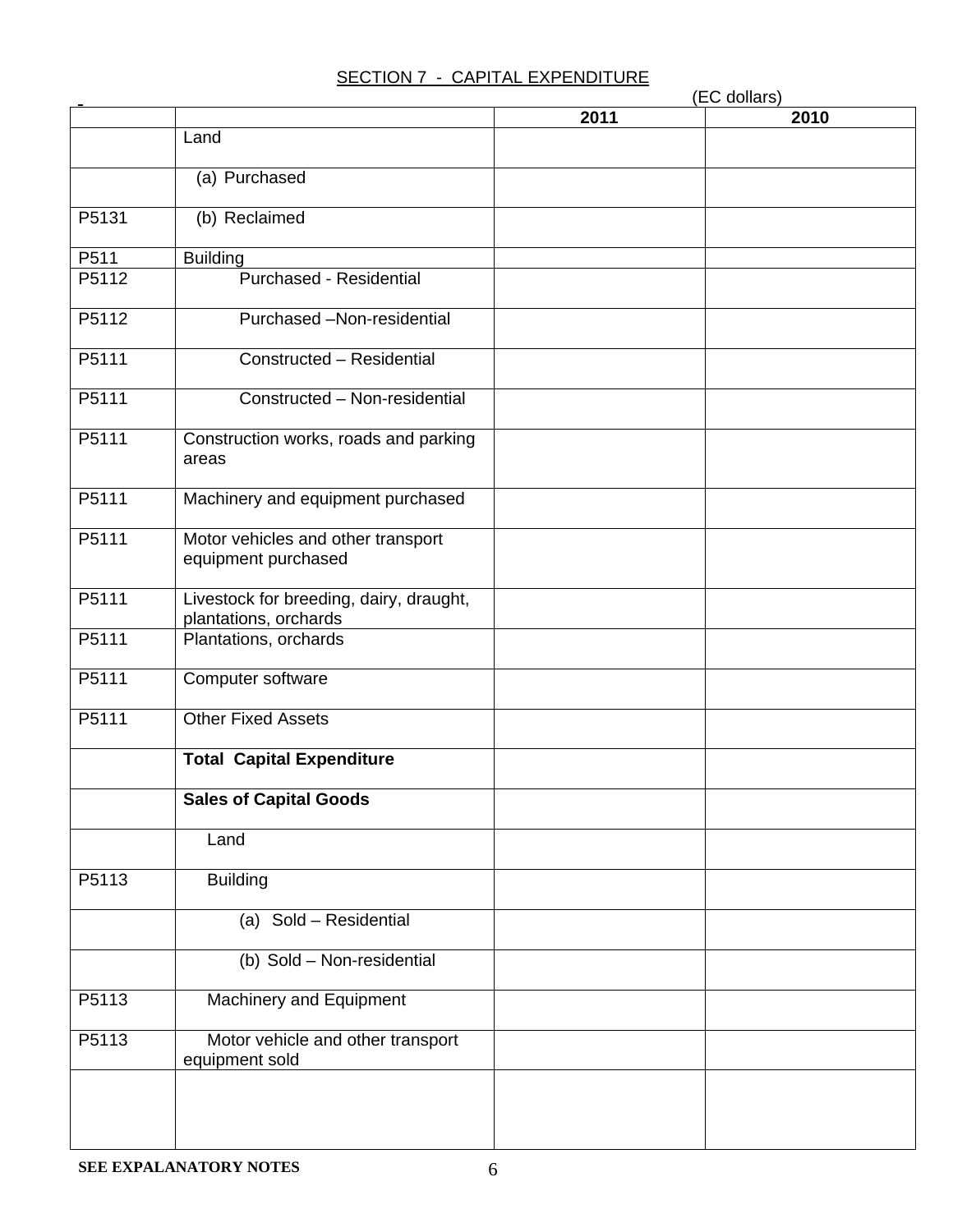|       |                                     | 2011 | 2010 |
|-------|-------------------------------------|------|------|
| P5113 | Other fixed assets sold (Specify)   |      |      |
|       | .                                   |      |      |
|       | .                                   |      |      |
|       |                                     |      |      |
|       | <b>Total Sales of Capital Goods</b> |      |      |

### SECTION 8 – VALUABLES

|         |                                 | 2011 | 2010 |
|---------|---------------------------------|------|------|
| P53AN13 | <b>Acquisition of Valuables</b> |      |      |
| P53AN14 | Disposal of Valuables           |      |      |

# **SECTION 9 MISCELLANEOUS**

Please give your best estimate of your overall income received directly from tourist, from tourism specific establishments and other sources.

| Item                 | 2011 Percentage | 2010 Percentage |
|----------------------|-----------------|-----------------|
|                      |                 |                 |
| <b>Tourists</b>      |                 |                 |
|                      |                 |                 |
| Accommodation sector |                 |                 |
|                      |                 |                 |
| Other sectors        |                 |                 |
|                      |                 |                 |

• What was the total value of goods (c.i.f.) and services purchased directly from abroad?

| $2011:$ \$ |  |
|------------|--|
| $2010:$ \$ |  |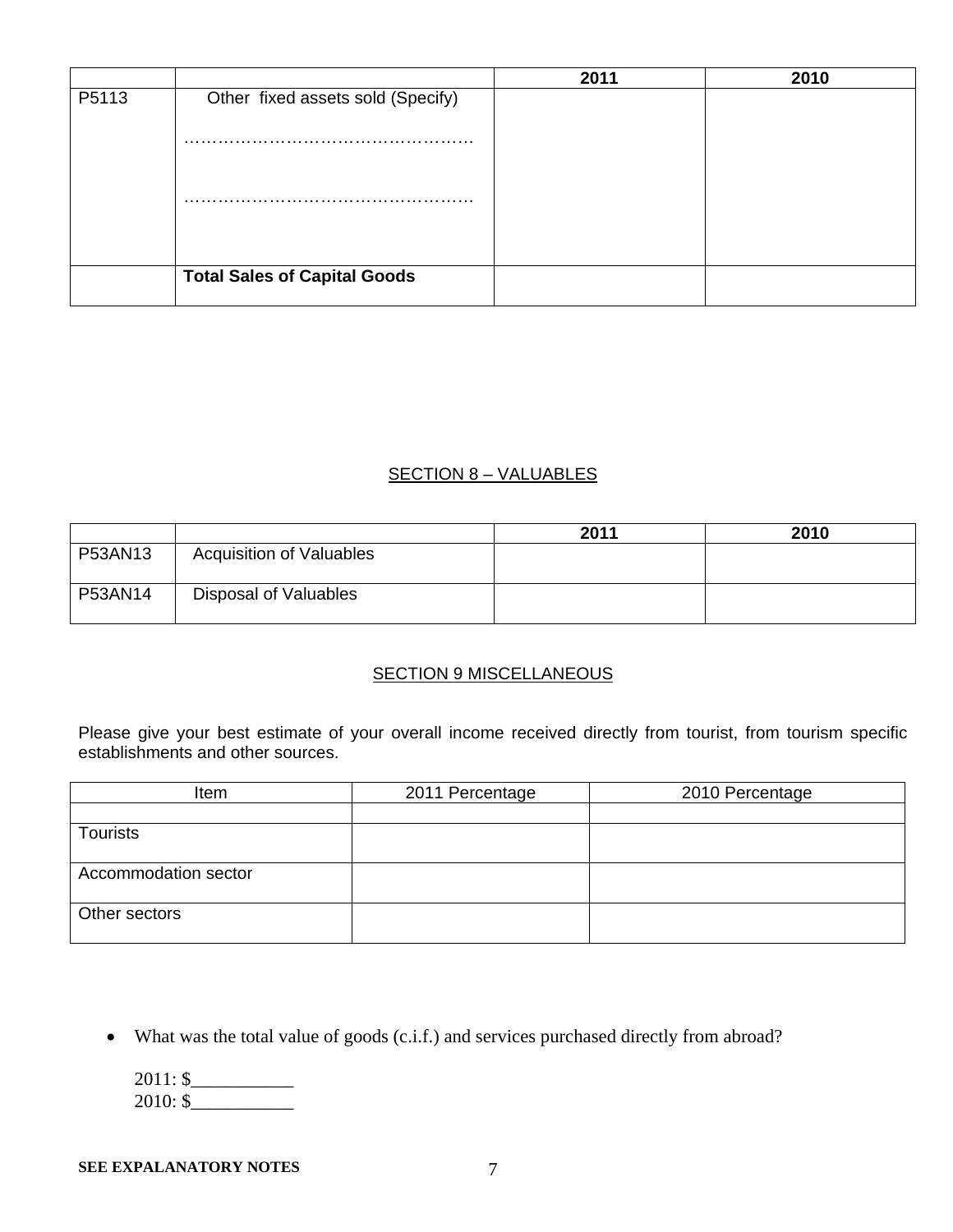### **WHOLESALE AND RETAIL TRADE AND REPAIR SERVICES**

#### **EXPLANATORY NOTES**

| P 1111                        | Wholesale/retail fees<br>and commissions<br>received       | Main income of commission agents, manufacturers' representatives,<br>agents, auctioneers, etc. Show net of any refunds and discounts<br>given.                                                                                                                                                                                                                                                                                                                                     |
|-------------------------------|------------------------------------------------------------|------------------------------------------------------------------------------------------------------------------------------------------------------------------------------------------------------------------------------------------------------------------------------------------------------------------------------------------------------------------------------------------------------------------------------------------------------------------------------------|
| P1112                         | Income from<br>maintenance and repair<br>of motor vehicles | Main income of automotive repair establishments.                                                                                                                                                                                                                                                                                                                                                                                                                                   |
| P1121                         | Sale of goods<br>purchased for resale                      | Goods for resale are goods acquired by enterprises, such as<br>wholesalers or retailers, for the purpose of reselling them to their<br>customers. Goods for resale are not processed further by the<br>enterprises that purchase them, except for presenting them for resale<br>in ways that are attractive to their customers. Thus, goods for resale<br>may be transported, stored, graded, sorted, washed, packaged, etc.<br>by their owners but are not otherwise transformed. |
| P5239                         | Opening inventory of<br>goods for resale                   | Value of stocks of goods for resale at the beginning of the<br>accounting period, allowing for stock losses due to wastage, theft or<br>accidental damage.                                                                                                                                                                                                                                                                                                                         |
| P5231                         | Closing inventory of<br>goods for resale                   | Value of stocks of goods for resale at the end of the accounting<br>period.                                                                                                                                                                                                                                                                                                                                                                                                        |
| P1129                         | Purchases of goods for<br>resale                           | Actual payments for goods for resale within the specific period,<br>gross of customs duties, port charges, freight inwards, net of any<br>refunds and discounts received.                                                                                                                                                                                                                                                                                                          |
| D4100<br>&<br>D4200<br>P 1189 | Interest and dividends<br>received                         | Interest and dividends earned on business account.                                                                                                                                                                                                                                                                                                                                                                                                                                 |
|                               | Other operating income                                     | Income from other sources related to the business, e.g., rental of<br>buildings and equipment, commissions, ledger fees, exchange<br>gain/loss, miscellaneous income, etc. Exclude grants, donations and<br>subventions received, gains or losses on the sale of fixed assets and<br>bad debts recovered.                                                                                                                                                                          |
| D1111                         | Wages, salaries and<br>benefits                            | Gross cash payments to employees, including overtime payments,<br>bonuses, fees, commissions, cost of living allowances, vacation and<br>sick pay. Include the employer's contributions to pension, insurance<br>and other schemes on behalf of employees, as well as the cost of<br>meals, housing and other benefits not recovered from employees.                                                                                                                               |
| D <sub>2990</sub>             | Other taxes and<br>licences                                | Include business fees, business and professional licences, property<br>taxes, vehicle licences, stamp duties and other fees paid to<br>government on behalf of the business.                                                                                                                                                                                                                                                                                                       |
| K1000                         | Depreciation and<br>amortization                           | Includes the amount allocated during the reporting period to<br>amortize the cost of acquiring long-term assets over the useful life of<br>the asset.                                                                                                                                                                                                                                                                                                                              |